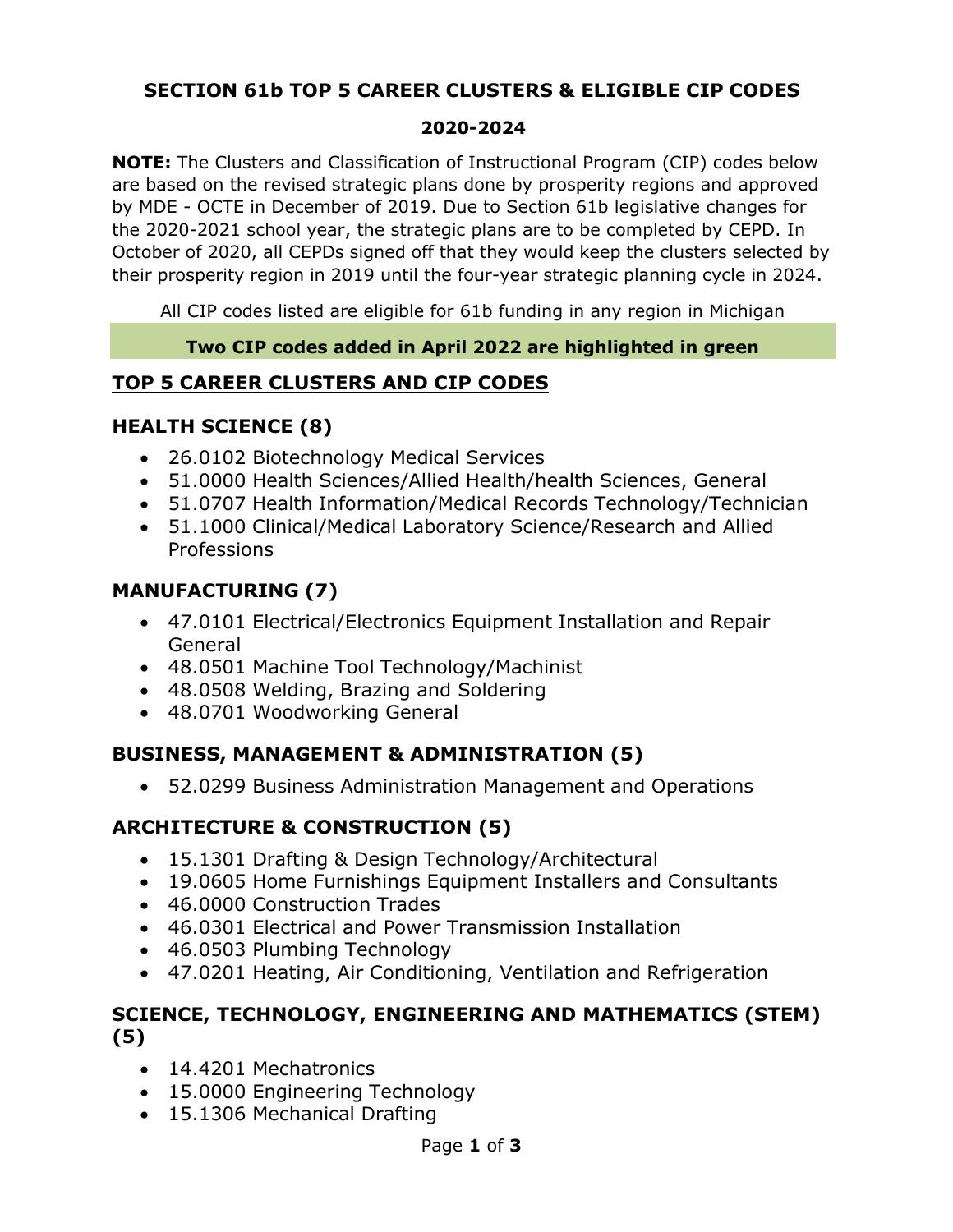## **INFORMATION TECHNOLOGY (5)**

- 11.0201 Computer Programming/Programmer
- 11.0801 Digital/Multimedia and Information Resources Design
- 11.0901 Computer Systems Networking and Telecommunications
- 11.1001 System Administration/Administrator
- 11.1003 Computer and Information Systems Security/Information Assurance

### **TRANSPORTATION, DISTRIBUTION & LOGISTICS (2)**

- 47.0399 Heavy/Industrial Equipment Maintenance Technologies
- 47.0603 Collision Repair Technician (ASE Certified)
- 47.0604 Automobile Technician (ASE Certified)
- 47.0606 Small Engine & Related Equipment Repair
- 47.0607 Airframe Technology
- 47.0608 Power Plant Technology (Aircraft)
- 47.0609 Avionics Maintenance Technology
- 47.0613 Medium/Heavy Truck Technician (ASE Certified)
- 49.0101 Aeronautics/Aviation/Aerospace Science and Technology
- 49.0102 Airline/Commercial/Professional Pilot and Flight Crew

## **AGRICULTURE, FOOD AND NATURAL RESOURCES (1)**

- 01.0000 Agriculture, Agricultural Operations and Related Sciences
- 01.0601 Applied Horticulture and Horticultural Operations
- 01.0903 Animal Health & Veterinary Sciences
- 03.0000 Natural Resources and Conservation
- 26.1201 Biotechnology

## **MARKETING (2)**

• 52.1999 Specialized Merchandising, Sales, and Marketing Operations, **Other** 

### **FINANCE (1)**

- 52.0800 Finance and Financial Management Services
- 52.1701 Insurance

### **HOSPITALITY & TOURISM (3)**

- 12.0500 Cooking and Related Culinary Arts, General
- 52.0901 Hospitality

## **EDUCATION & TRAINING (3)**

• 13.0000 Education General